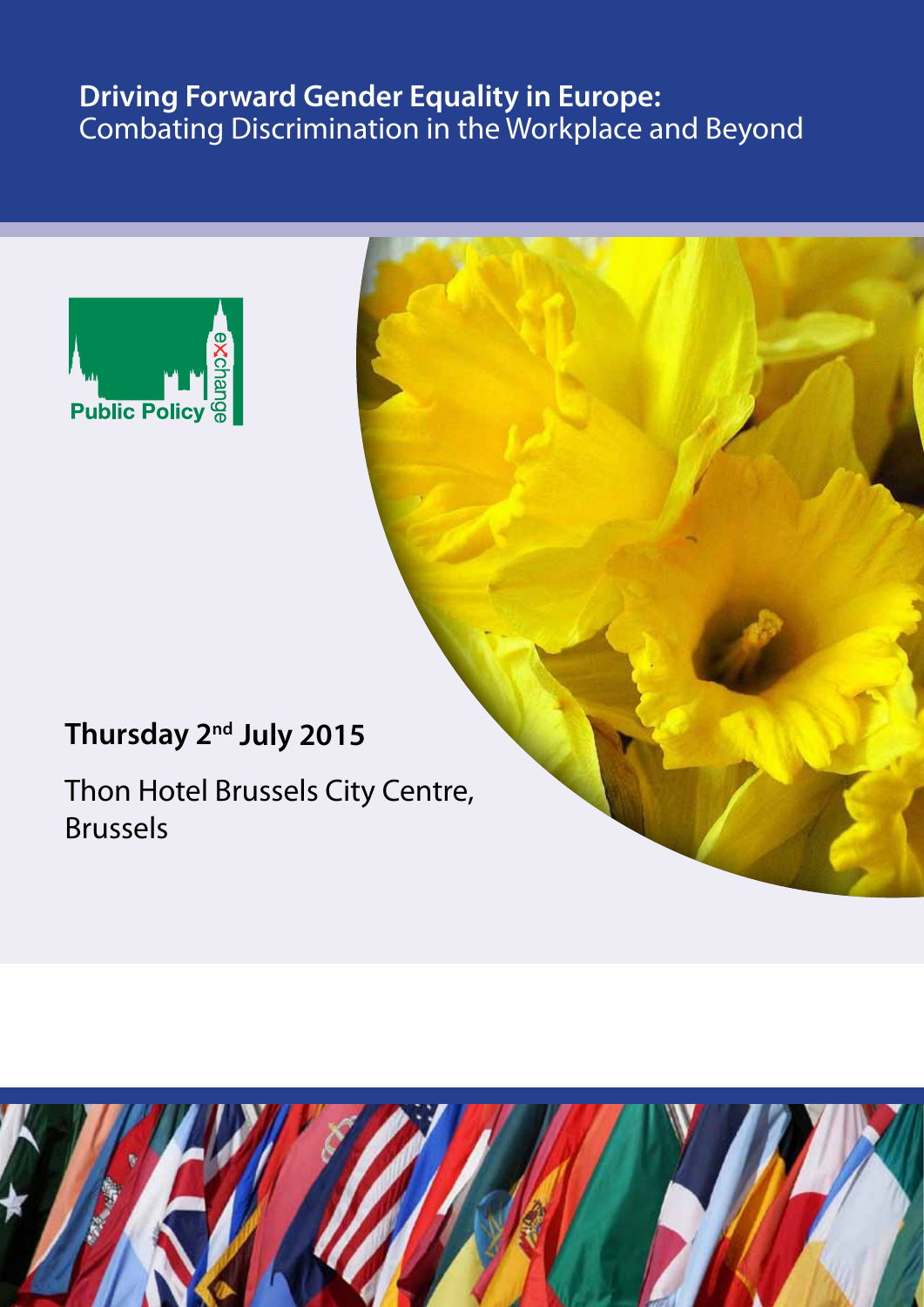#### **Overview**

Gender Equality, one of the founding values of the EU, is not only essential from a human rights perspective, but it also makes sense from an economic viewpoint. It means equal access to resources, as well as empowerment and visibility of both women and men in all spheres of public and private life. Although progress is visible, gender gaps still persist in many areas. At the current rate of change, it is estimated that it would take more than 70 years to make equal pay a reality and almost 40 years to ensure that housework is equally shared between women and men.

To accelerate progress, active policy initiatives are needed to reduce gender-based discrimination in the workplace and beyond. In November 2013, the first Council of Europe Strategy on Gender Equality 2014-2017 was unanimously adopted, with the aim of providing policy guidance and promoting a holistic and integrated approach. At EU level, the Post 2015 Framework is underway – a strategy facing both the difficulties of recession and the need to mainstream a gender perspective in all policies and programme.

Despite these efforts, one of the main obstacles to achieving equality between men and women continues to be gender stereotyping – a practice that can limit the development of the natural talents and abilities of men and women with negative repercussions on countries' economic development and competitiveness. Boys and girls are being placed into "pink" or "blue" boxes from early years and portrayed as such through media, in schools and in families. Girls are educated to be the carers in society, while boys are prepared for public life. Even today, despite representing almost half of the employed workforce and being more likely to have a higher education degree than men, women continue to face disadvantages on the job market. In Europe, this means that women earn 16% less per hour than men, struggle to reconcile both work and a private life, and are often in precarious employment, being under-represented in paid jobs.

This timely symposium provides an invaluable opportunity to discuss the latest developments in combating gender-based discrimination at European level. The symposium will explore how social, cultural and political obstacles can be overcome in order to implement innovative policies that will put an end to gender discrimination in the workplace and in society. Public Policy Exchange welcomes the participation of all key partners, responsible authorities and stakeholders. The Symposium will support the exchange of ideas and encourage delegates to engage in thought-provoking topical debate.

 *Europe cannot afford to underuse the potential of 50 percent of its population. Even though equal chances for women and men are more than ever becoming a reality, there is still a long way to go. For every euro a man earns in Europe, a woman still earns only 84 cents. Women are still underrepresented in leadership both in business and in politics. And worst of all, one in three women has experienced physical and sexual violence. This is unacceptable. I am committed to addressing these challenges and to achieve tangible results."* 

> **- Vĕra Jourová, EU Commissioner for Justice, Consumers and Gender Equality, European Commission**

**March 2015**

*A change in gender relations, women's empowerment and abolishing negative traditional gender stereotypes are key to achieving gender equality. We share the belief that when women have equal chances with men to be socially and politically active, economies and societies thrive, and overall, women's more balanced participation in decision-making contributes to positive transformative processes for societies."*

**- Thorbjørn Jagland, Secretary General, Council of Europe**

**January 2014**

### **Venue and Accommodation**

**Thon Hotel Brussels City Centre Avenue du Boulevard 17 1210 Brussels Belgium**



## **Why Attend?**

- 9 **Share comparative knowledge on gender-based discrimination and harassment and raise awareness of current challenges in Europe**
- 9 **Explore innovative solutions for effective prevention, targeting the root causes of gender inequalities at work and beyond**
- 9 **Trigger and contribute to the debate on ways to unleash the potential of women entrepreneurs**

## **Who Should Attend?**

- • Training Managers
- **Local Authorities**
- **Recruitment Advisers**
- **Gender Equality Councils**
- **Social Funds**
- • Organisational Development Professionals
- **Equal Opportunities Officers**
- Equality, Diversity and Human Rights Practitioners
- **Equal Opportunity Ombudsman**
- **Women's Associations**
- **Women's Enterprise Agencies**
- Institutes for Occupational Health
- **Childcare Service Agencies**
- Associations for Education and Development of Women
- Institutes for Training and Employment
- Institutes for Social Inclusion of Women
- Women's Centres
- **Anti-Discrimination Agencies**
- Research Centres for Gender Equalities
- Academics and Universities
- National Agencies on Gender Equality
- • Women's Networks
- Trade Unions
- **Employers' Associations**
- **Equal Opportunity Agencies**
- **Women's Councils**
- NGO Networks
- International and Regional Organisations
- • National Ministries and Institutes
- • Confederations of Women's Organisations
- • Joint Committees on Women
- National Coordinators on Gender Equality and Equal Opportunities
- • Social Exclusion Officers
- • Judges and Lawyers
- Human Rights Groups
- • Disability Forums and Associations
- • Confederations of Independent Unions
- • Social Care Professionals